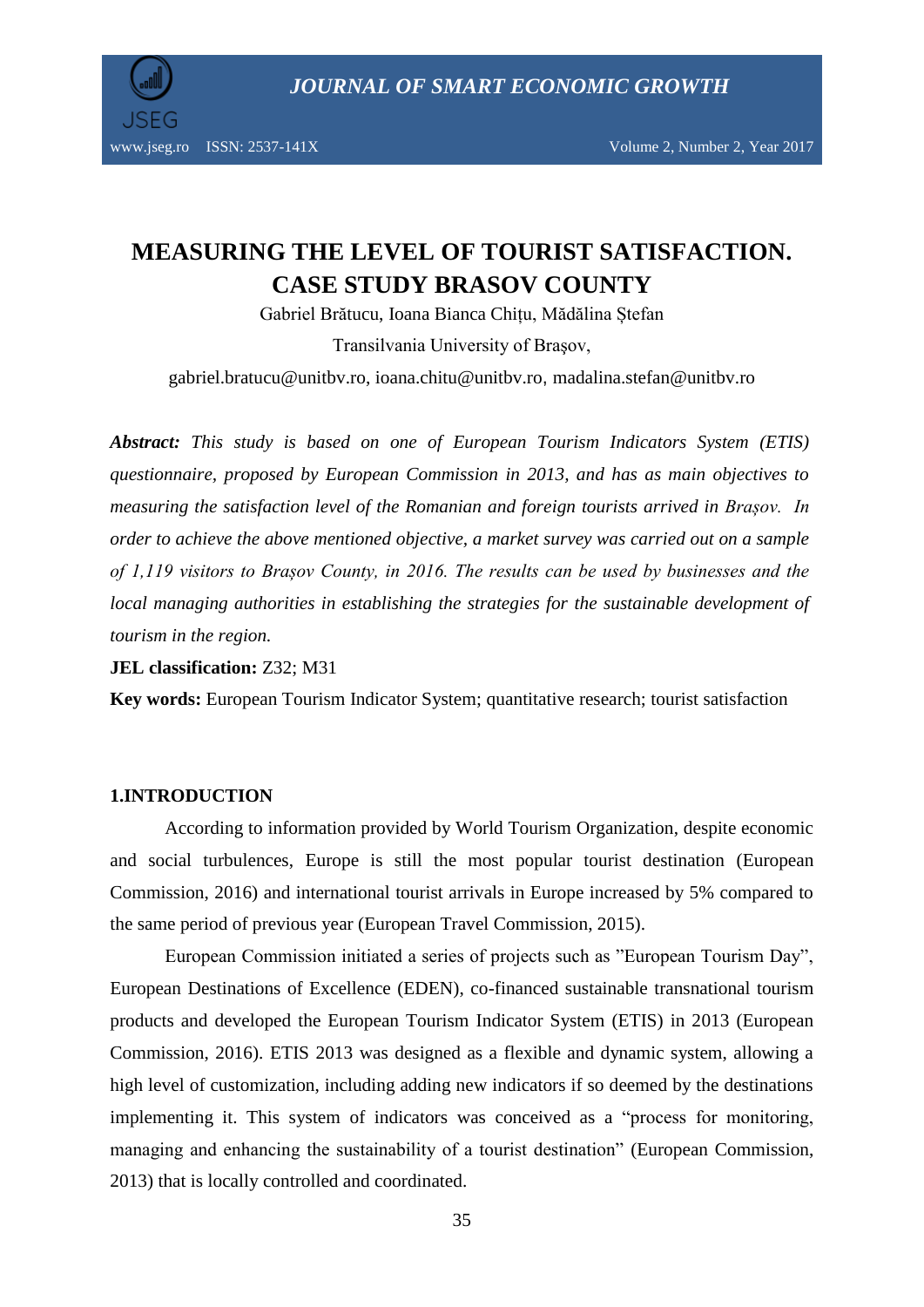

The study is based on one of ETIS questionnaire and has as main objectives to measuring the satisfaction of the tourists arrived in the destination Brașov and to identify solution that can be used by the local authorities and other tourism stakeholders.

Braşov County has the second highest tourists receiving capacity among Romania's counties, ranks secondly as far as arrivals and overnight stays are concerned, holding 9.7%, and 8.1% (Jan. 2016 - Sep. 2016). Attraction to this mountain tourist destination has increased in the period Jan 2016- Sep. 2016, arrivals of tourists registering an increase of 10,3% and overnight stays increased with 5.3% (Department of Statistics, 2016).

#### **2. LITERATURE REVIEW**

The collection of data regarding opinions of tourism stakeholders, tourists and residents has an extremely important role in quantifying authorities' efforts and outlining strategies and future action plans. This stage of data collection is often challenging, due to the difficult access to information, however it strengthens civil society's capacity to become involved in tourism and could allow changes towards a sustainable environment (United Nation, 2012).

At the same time, specialized studies also analyze tourists' opinions and satisfaction as starting points in elaborating sustainable tourism development strategies, either for urban localities (Zamfir, 2015), for example, for Bucharest, the capital city of Romania, towns from New Zealand (Pearce, 2015), or for other tourist destinations (Rahman & Daud, 2011).

[Hillery](http://www.sciencedirect.com/science/article/pii/S0160738301000044) et al. (2001) investigated the relation between environmental impact and tourists' perception for 10 Central Australia sites. Most of the tourists identified relevant threats to the environment, while a smaller proportion suggested management options to solve this problem. [Tyrväinen](http://www.sciencedirect.com/science/article/pii/S0169204613001965) et al. (2014) mentioned that recent plans for tourism development of nature-based tourist destinations rose concerns about how realistic are the objectives regarding development of areas sustainable from tourism point of view. The research, carried out on a sample of 1,054 foreign and local tourists, aimed to study tourists' preferences related to environment and accommodation in northern Lapland. The respondents were asked about their availability to engage in sustainable tourism practices and the use of lands in tourist destinations.

A study undertaken to find tourists' perception concerning tourism's impact, based on the social exchange theory, reached the conclusion that tourists were aware of both the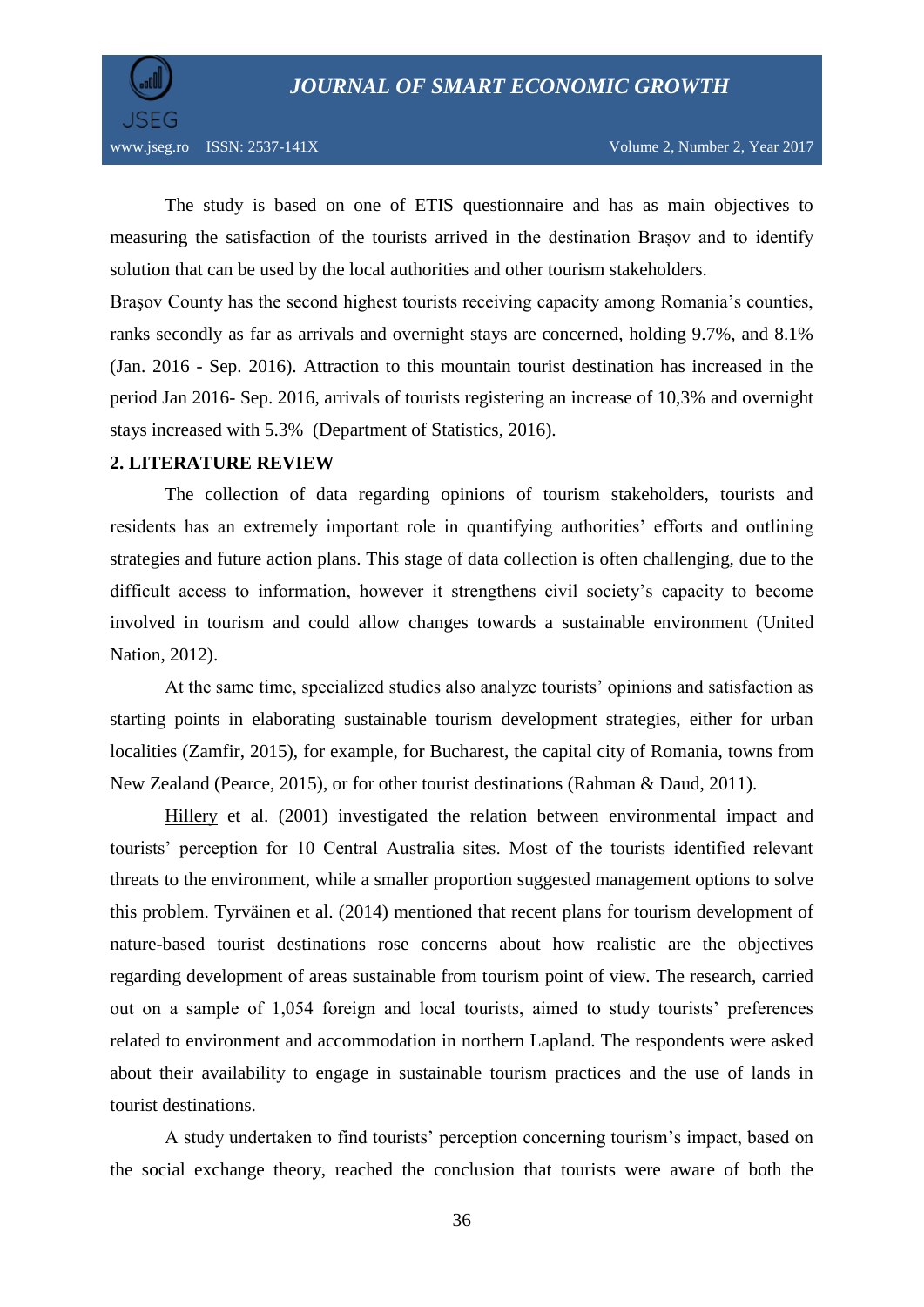

www.jseg.ro ISSN: 2537-141X Volume 2, Number 2, Year 2017

positive and negative consequences of tourism development (Moyle et al., 2013). There are also studies analyzing, by comparison, sustainability-related issues that are location-specific and assess the differences between the types of tourists and their sustainability perceptions, from two different destinations (Costa Rica and the Netherlands), concluding that sustainability's ecological dimension is perceived as most important, followed by the social, cultural and economic dimensions. The results demonstrate tourists' awareness regarding sustainability-related issues and that, in the long run, such awareness could lead to changes in their preferences (Cottrel et al., 2004).

The studies analyzing tourists' behavior at the destination are also very interesting; for example, the ones with young tourists as subjects (Buffa, 2015), regarded as the next generation of tourists. It is necessary to understand their attitude towards sustainability, so that tourism development should be carried out in accordance with future demand. A study conducted among 1,156 young people, researched their attitude towards sustainability, their motivations and travel behavior, and identified different profiles of young tourists with regard to this subject. The results confirmed young people are receptive to certain sustainabilityrelated issues, which influence their behavior in making the decision about a tourist destination.

Another study analyzed the interaction between the motives underlying the selection of tourism products together with the environment-related motives, identifying several issues that could explain why tourists do not make selections in a responsible manner. Another part of the analysis includes a number of instruments meant to encourage tourists' responsible behavior, such as ecolabels, awareness campaigns, etc. (Budeanu, 2007).

#### **3. METHODOLOGY**

The present study was undertaken among the Romanian and foreign tourists who visited the tourist destination Brașov County during the period of research, and was aimed at quantifying some attitudes and behaviors of the visitors from this tourist destination, being based on a quantitative research, namely opinion survey. The research was carried out by the authors across Braşov county, in 2016. The questionnaire used was conceived on the basis of the questionnaire proposed to be applied to the tourists in the *Guidebook on the European Tourism Indicator System for Sustainable Destinations* (ETIS) and the main objective aimed to identify the level of visitors' satisfaction.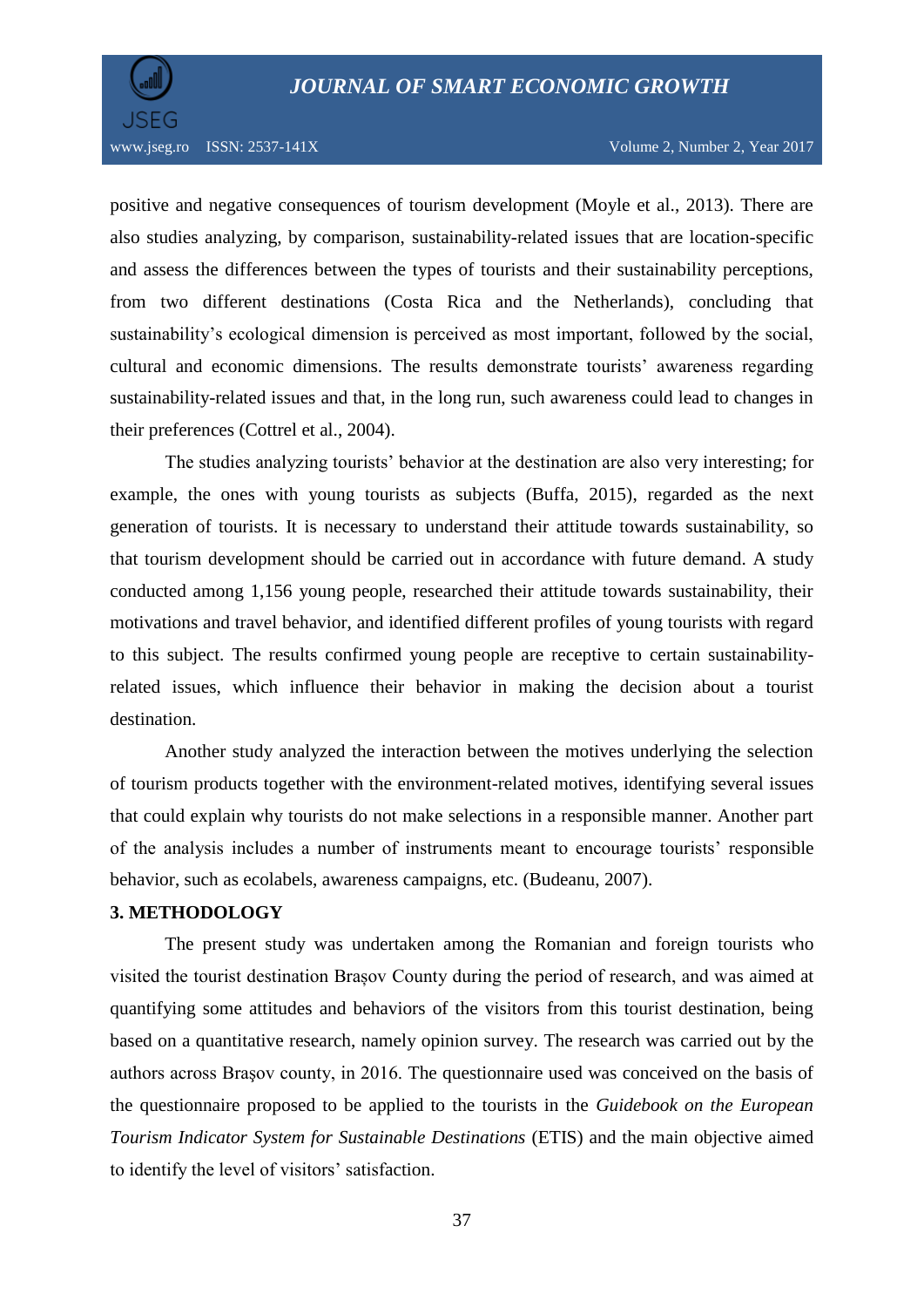

The sampling method selected for this research is the multistage sampling combined with simple random sampling (Constantin & Tecău, 2013, 124-125). Taking into account the fact that tourists are accommodated in accommodation facilities, option has been made to collect data by placing the questionnaires in the reception area of certain facilities included in the sample.

For the last stage, the systematic sampling was used. After selecting the accommodation facilities that were included in the sample, the simple random sampling method was selected for them, as at the reception of the hotel a list of the accommodated tourists was available. After the questionnaires were filled in, they were collected, gathering a total number of 1,119 complete questionnaires. The recomputed value of the maximum permissible error was 2.92%. For the processing and analyzing the data from the 1,119 interviews carried out the SPSS system (Statistical Package for Social Sciences) was used.

#### **4. RESULTS AND DISCUSSIONS**

The most important results are presented below.

*Question No. 1.* Is this your first visit at this destination?

Of the 1,119 respondents, 32.1% visited this destination for the first time, whilst 67.9% have visited Braşov County before and returned (Tab. 1).

| <b>First visit</b> | <b>Nominal values</b> | <b>Percentage Values (%)</b> |
|--------------------|-----------------------|------------------------------|
|                    | 760                   | 67 9                         |
| 'es                | 359                   |                              |
| Total              | 1119                  | $^{\circ}$ ()() $^{\circ}$   |

**Tab. 1: First visit to the destination**

*Question No. 2.* If your answer is no, how many times have you visited this destination over the last five years?

56.4% of the respondents which have previously visited Braşov County, have visited Braşov county one to three times over the last 5 years. The average number of visits made within the last 5 years is 3, in case of these 779 persons. This sample also included 1.8% persons which estimated that over the last 5 years, they visited Braşov County 50 times or so.

*Question No.* 3. Do you intend to return to destination during next 5 years?

When asked if they intend to return to this tourist destination during the next 5 years, 94.6% of the visitors answered affirmatively, respectively they intend to return to this tourist destination, 3.6% answered negatively. (Tab.2).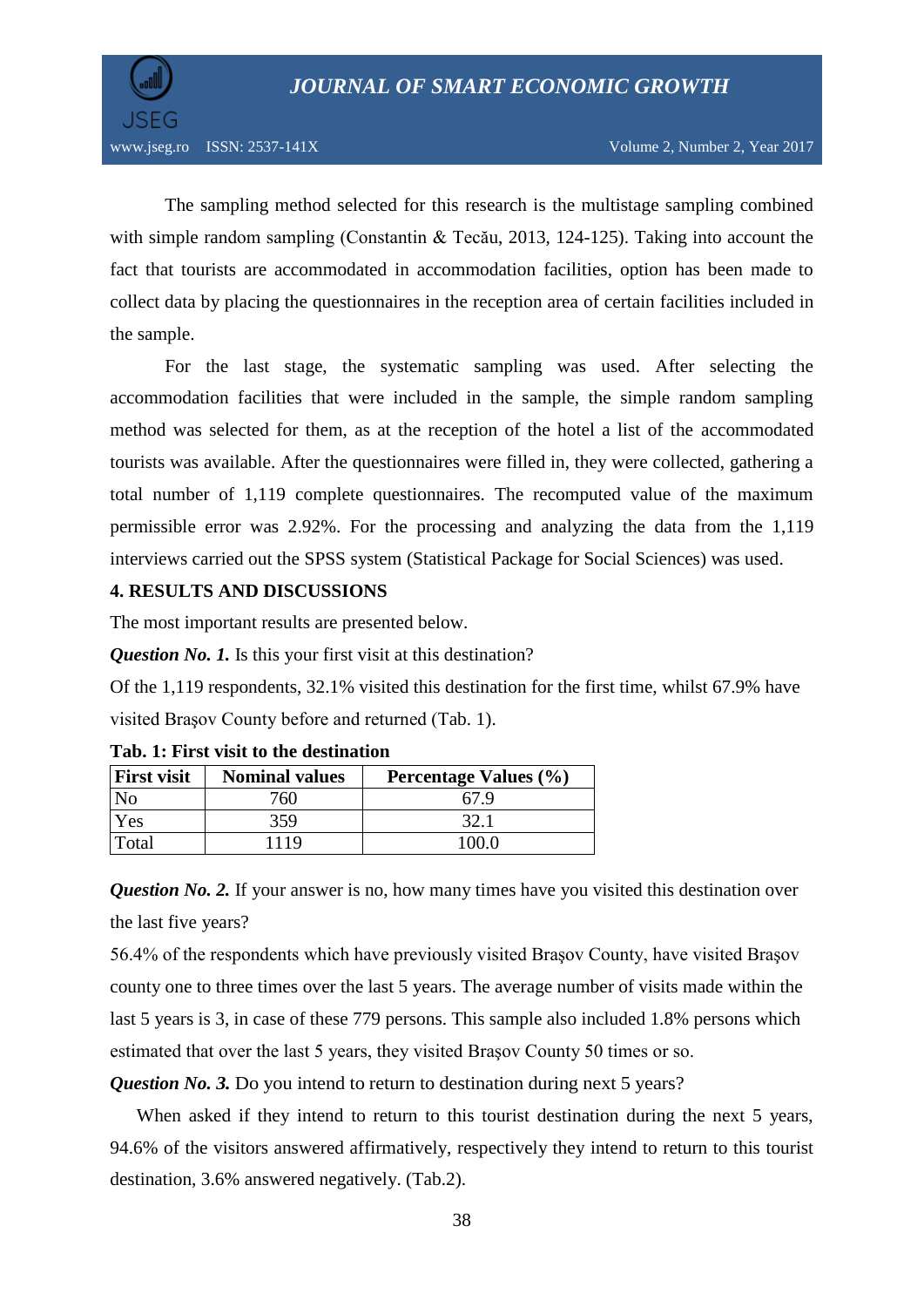

| <b>Returning intention</b> | <b>Nominal values</b> | Percentage Values (%) |  |  |
|----------------------------|-----------------------|-----------------------|--|--|
| N <sub>o</sub>             |                       | 3.6                   |  |  |
| Yes                        | 1059                  | 96.4                  |  |  |
| Total                      | 1099                  | 100.0                 |  |  |

#### **Tab. 2: Intention to return to the destination**

*Question No. 4.* How much money did you spend per person and per day during your stay here? (including accommodation, transport within the destination, food and drinks, shopping and entertainment).

To have a correct assessment of resources spent visiting the destination, respondents were asked about the average daily spending per tourist during their stay, including accommodation, transport within the destination**,** food and drinks, shopping and entertainment. 16.4% of them spent on average less than 50 Euro per day, 38.1% spent between 51 and 100 Euro per day, 30.9% had expenses ranging between 101 and 200 Euro per day, and 14.6% said they spent more than 200 Euro per day. (Tab. 8).

*Question No. 5.* Please put a check mark next to the answer representing best your opinion. "Overall, I am satisfied with my visit to this destination".

The visitors were asked to check the answer representing best their opinion with regard to the statement: "Overall, I am satisfied with my visit to this destination". 66.1% agreed to this statement and 33.9% agreed entirely to the above statement. Overall, the level of satisfaction is high (Tab. 3).

| Tab. . Level of sausiaction  |                       |                       |  |  |
|------------------------------|-----------------------|-----------------------|--|--|
| <b>Level of satisfaction</b> | <b>Nominal values</b> | Percentage Values (%) |  |  |
| Totally agree                | 379                   | 33.9                  |  |  |
| Agree                        | 740                   | 66.1                  |  |  |
| Total                        | 1119                  | 100.0                 |  |  |

# **Tab.3: Level of satisfaction**

# *Question No. 6.* What is your gender?

Regarding gender of respondents taking part in this research, we have accounted the responses of 585 women, 52.3% of total, and 534 men, 47.7% of total (Tab. 4).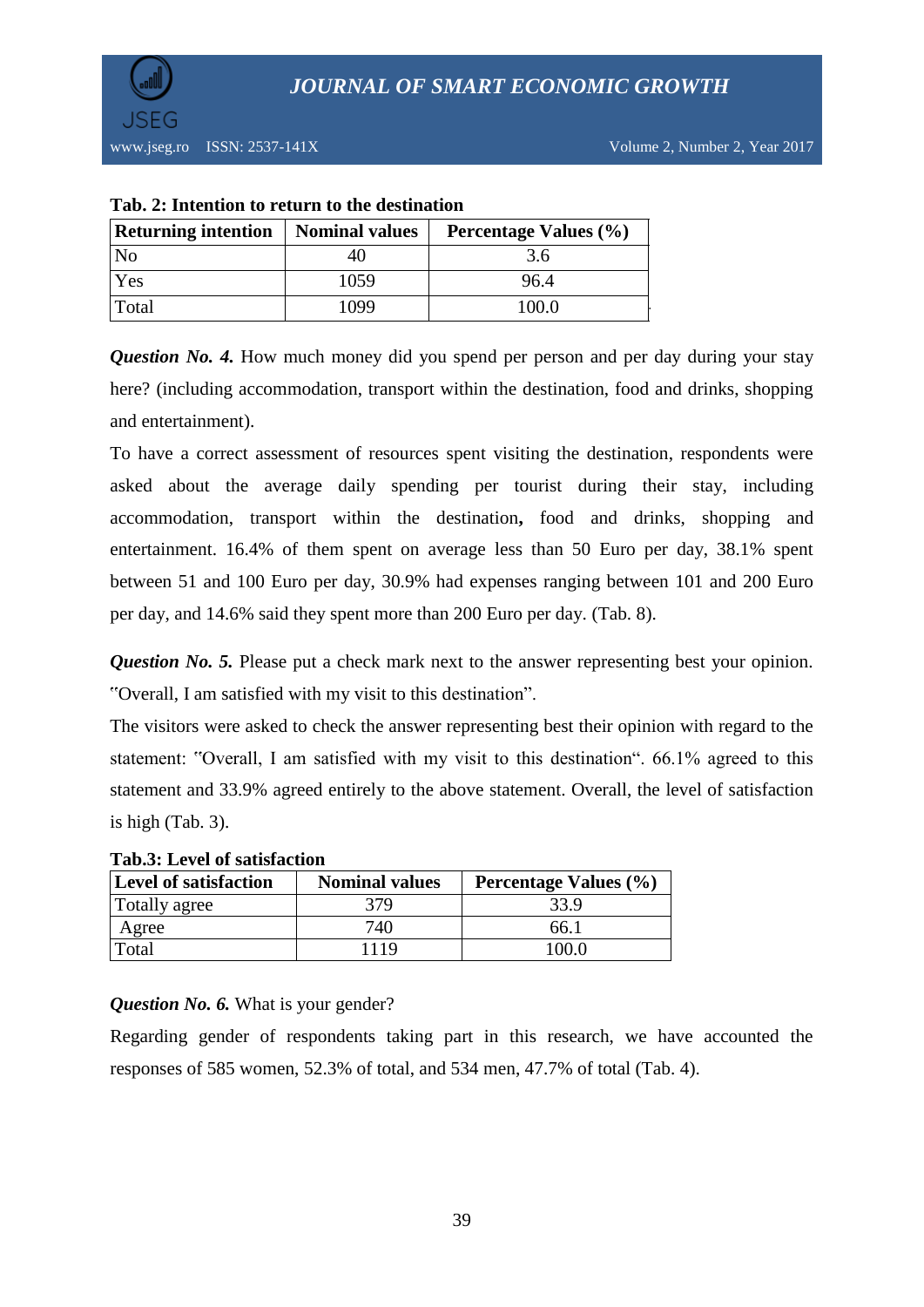

www.jseg.ro ISSN: 2537-141X Volume 2, Number 2, Year 2017

| Tab. 4: Tourist structure by gender    |      |                       |  |  |
|----------------------------------------|------|-----------------------|--|--|
| <b>Nominal values</b><br><b>Gender</b> |      | Percentage Values (%) |  |  |
| Female                                 | 585  | 52.3                  |  |  |
| Male                                   | 534  | 47.7                  |  |  |
| Total                                  | 1119 | 100.0                 |  |  |

#### **Tab. 4: Tourist structure by gender**

# *Question No. 7.* What is your marital status?

11.2% of respondents, respectively 125 persons, travelled alone, 58.6% of total (or 656 persons) answered they visited the destination as a couple/family without children, whilst 30.2%, or 338 respondents visited Braşov County as a family with children (Tab. 5).

| <b>Marital status</b>   | <b>Nominal values</b> | Percentage Values (%) |  |
|-------------------------|-----------------------|-----------------------|--|
| Single                  | 125                   | 11.2                  |  |
| Childless family/couple | 656                   | 58.6                  |  |
| Family with children    | 338                   | 30.2                  |  |
| Total                   | 1119                  | 100.0                 |  |

#### **Tab. 5: Tourist structure by marital status**

# *Question No. 8.* What is your age group?

The age structure of sample visitors reveals that 290 persons, namely 25.9%, were in the 18- 29 years old age group; 177 persons (or 15.8%) were in the 30-39 years old age group; 153 tourists (or 13.7%) belong in the 40-49 years old age group; 204 visitors, namely 18.2%, were in the 50-59 years old age group; 295 of respondents (26.4%) were aged over 60 years (Tab. 6).

#### **Tab. 6: Tourists structure by age**

| Age     | <b>Nominal values</b> | Percentage values $(\% )$ |  |  |
|---------|-----------------------|---------------------------|--|--|
| 18-29   | 290                   | 25.9                      |  |  |
| 30-39   | 177                   | 15.8                      |  |  |
| 40-49   | 153                   | 13.7                      |  |  |
| 50-59   | 204                   | 18.2                      |  |  |
| over 60 | 295                   | 26.4                      |  |  |
| Total   | 1119                  | 100.0                     |  |  |

When establishing a correlation between destination's return intention and respondents' gender, a coefficient of 0.71 was generated, revealing a moderate to strong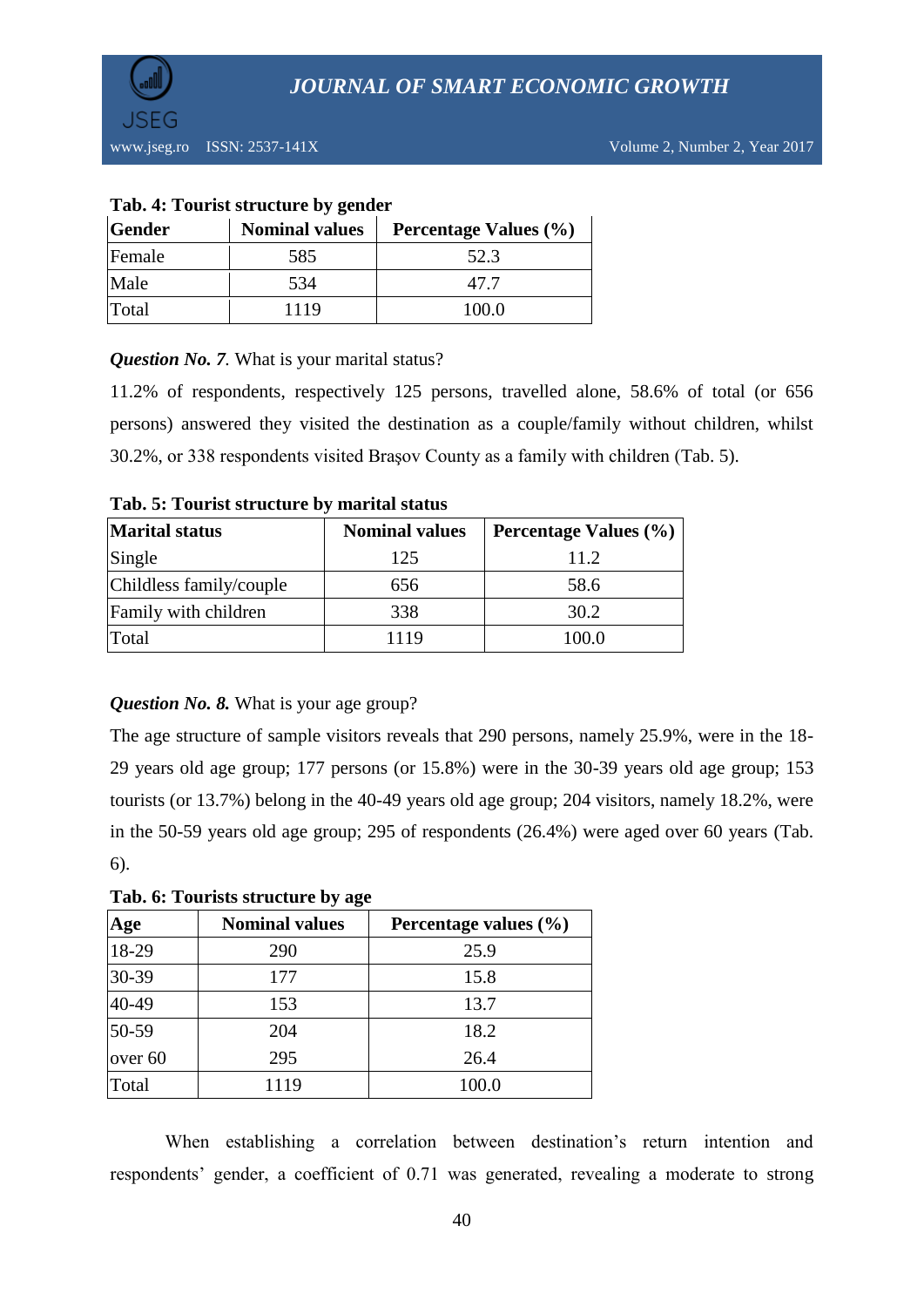

uphill relationship. Greater differences for this question appeared when accounting for visitors' marital status. The majority of respondents which stated they would return to destination were families without children, namely 620 persons of the total 1,059. The correlation coefficient is 0.005, a very weak uphill relationship. Most of those wishing to return to destination, belonged to over 60 years', and in an equal measure to 18 to 29 years' age groups. The correlation coefficient is -0.002, expressing a very weak downhill relationship.

Most visitors were satisfied with their visit to Braşov County tourist destination were families without children, falling in the 18 to 29 years' age group, with a correlation coefficient of 0.78, or a strong uphill relationship.

In order to identify the level of satisfaction on the respondents' visit in Brasov county a five steps interval scale was used, with equal distances between levels. A distribution can be distinguished, which is inclined towards the responses that indicates a high level of satisfaction: 52.60% of respondents indicate this level and 26.70% indicate a very high level of satisfaction with the visited destination. Only 4.60% of respondents are less satisfied with the visit, and 7.60% of respondents are situated in the neutral response option (Tab. 14).

| <b>Accord level</b>        | <b>Gender</b> | <b>Total</b>  |        |  |
|----------------------------|---------------|---------------|--------|--|
|                            | <b>Male</b>   | <b>Female</b> |        |  |
| <b>Totally disagree</b>    | 4.10%         | 5.00%         | 4.60%  |  |
| Disagree                   | 7.50%         | 9.40%         | 8.50%  |  |
| Neither agree nor disagree | 7.50%         | 7.70%         | 7.60%  |  |
| Agree                      | 52.80%        | 52.5%         | 52.60% |  |
| Totally agree              | 28.10%        | 25.50%        | 26.70% |  |
| <b>Total</b>               | 100%          | 100%          | 100%   |  |

**Tab. 7: Asess the satisfaction level of visitors regarding destination visit**

From response distribution it can be observed that in the *agree* level, almost equal percentages of female and male population have been recorded. However, the relative frequency distribution of the two groups shows that the women's *disagree* level recorded a higher percentage than the men's. *Totally agree* level recorded a higher percentage among men than women. These results can mean significant differences between the two groups. In order to verify this claim Kolmogorov-Smirnov test was used. It is considered:

 $n_1$  = the number of women in the sample;  $n_1$  = 585; (1)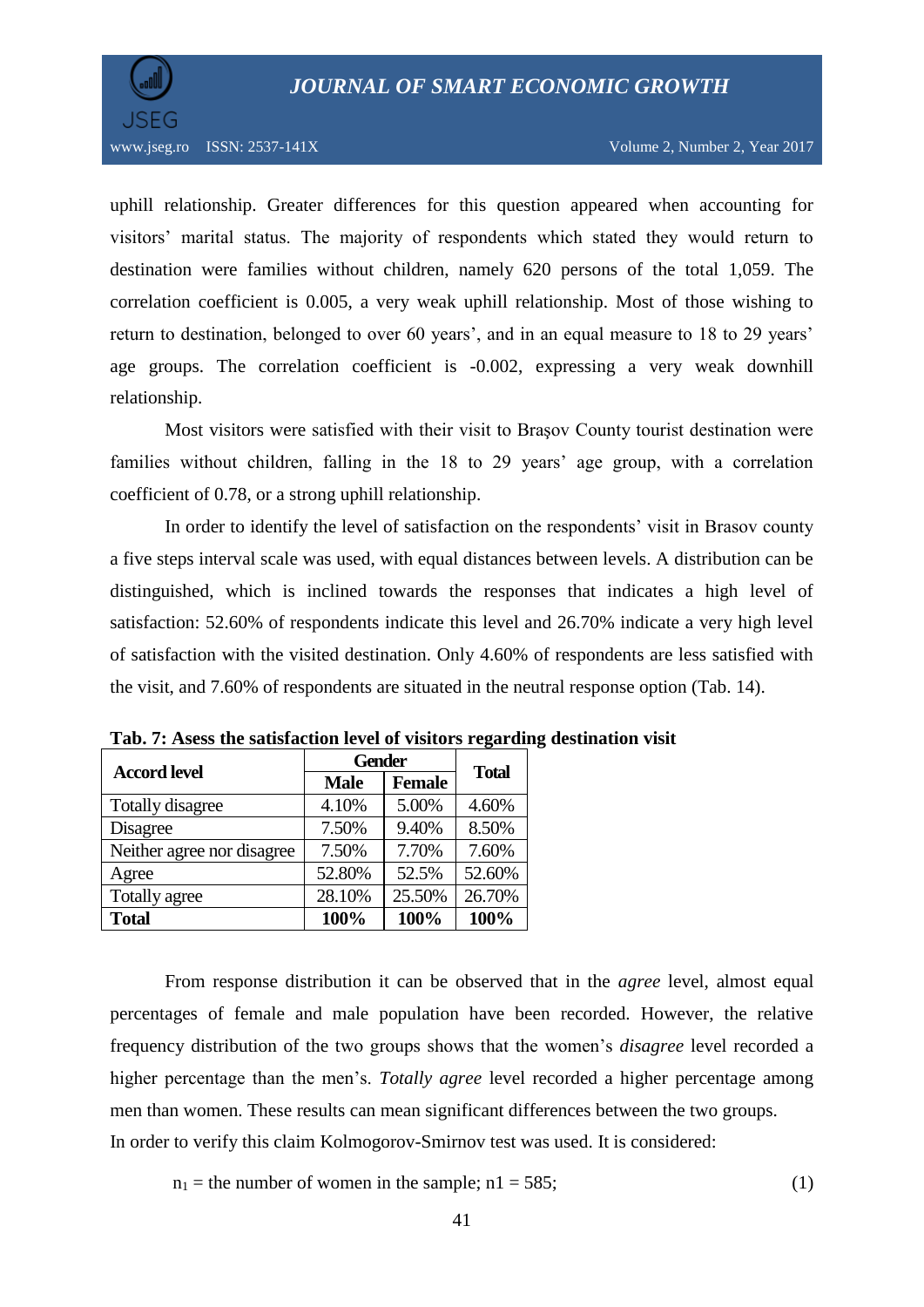*JOURNAL OF SMART ECONOMIC GROWTH*

$$
n_2 = the number of males in the sample; n2 = 534; \tag{2}
$$

$$
n = n_1 + n_2 = 1119
$$
respondents. (3)

Taking into consideration the cumulative relative frequencies of the two sub-samples, statistical assumptions are set out as follows:

 $H_0$ : The maximum difference between the cumulative relative frequencies for women  $(F_1)$  and men  $(F_2)$  is zero.

| <b>Agree level</b>             | <b>Relative frequences</b> |               | <b>Cumulate relative</b><br>frequences |               | <b>Difference</b> |  |
|--------------------------------|----------------------------|---------------|----------------------------------------|---------------|-------------------|--|
|                                | <b>Male</b>                | <b>Female</b> | <b>Male</b>                            | <b>Female</b> | $(F_1 - F_2)$     |  |
| <b>Totally diagree</b>         | 4.10%                      | 5.00%         | 4.10%                                  | 5.00%         | $-0.90%$          |  |
| Disagree                       | 7.50%                      | 9.40%         | 11.40%                                 | 13.30%        | $-1.90%$          |  |
| Neither agree, nor<br>diasgree | 7.50%                      | 7.70%         | 18.90%                                 | 21.00%        | $-2.1%$           |  |
| Agree                          | 53.00%                     | 53.20%        | 71.90%                                 | 74.20%        | $-2.30%$          |  |
| Totaly agree                   | 28.10%                     | 25.80%        | 100%                                   | 100%          | $0\%$             |  |
| Total                          | 100%                       | 10%           |                                        |               |                   |  |

**Tab. 8: Calculating differences between cumulated relative frequencies**

The maximum difference between cumulative frequencies is:

$$
D = \max_{k} |F_1(k) - F_2(k)| = |4.10\% - 5.00\%| = -0.90\%
$$

Theoretical value of D was further calculated:

$$
D_{\alpha} = 136 * \sqrt{\frac{n_1 + n_2}{n_1 * n_2}} \Rightarrow D_{\alpha} = 136 * \sqrt{\frac{585 + 534}{585 * 534}} = 8.037\%
$$

According to the decision rule, the following results have been obtained:

 $D_{calc} = -0.90 < D_{\alpha} = 8.037 \Rightarrow it \text{ is accepted } H_0 \Rightarrow \text{ there is no difference between the two}$ groups regarding the level of satisfaction concerning the visit of the analysed destination. Thus, advancing to measuring the respondent's satisfaction level regarding the visit was possible. Average recorded responses value was 2.11 on a scale from 1 (totally agree) to 5 (totally disagree).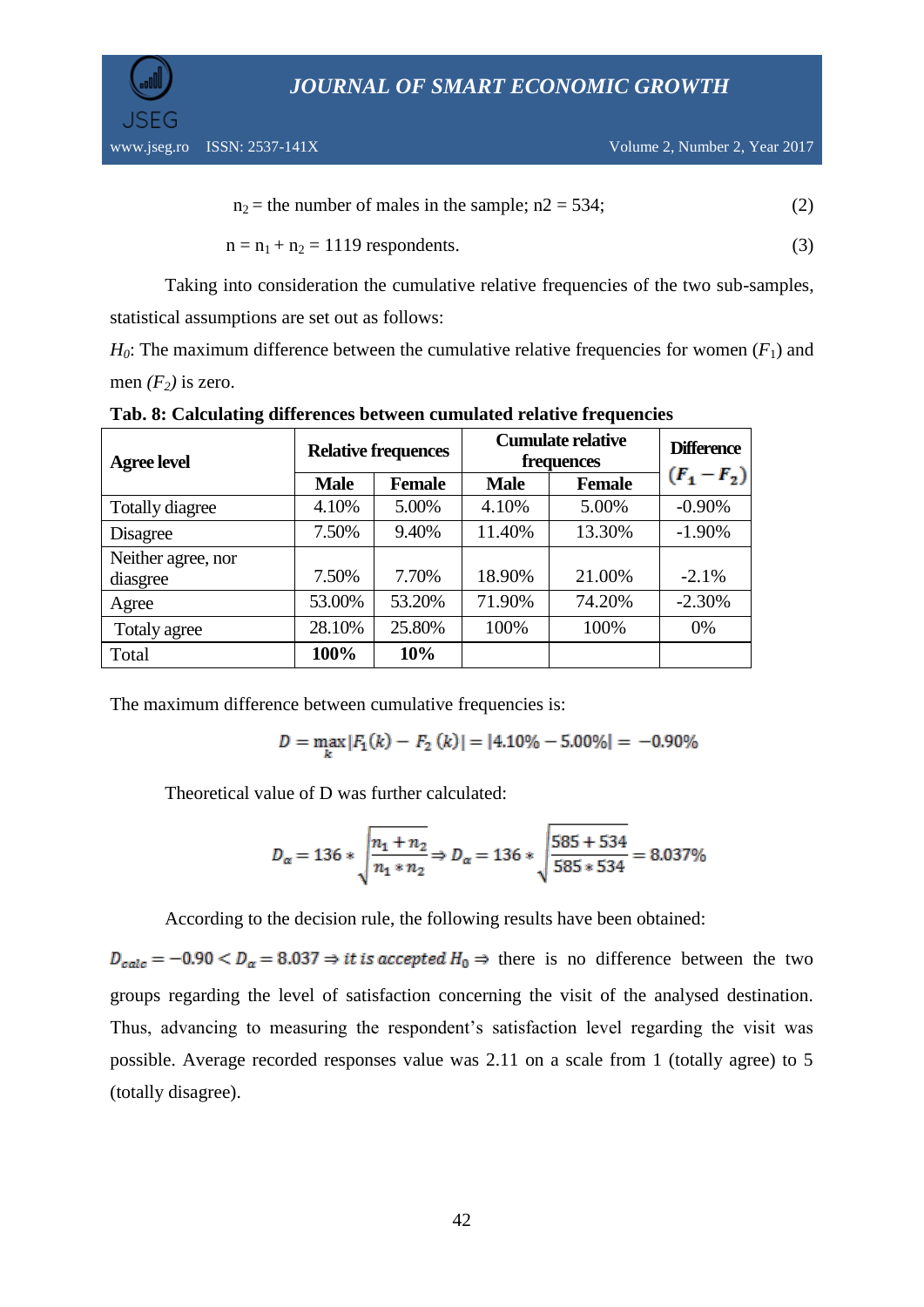

www.jseg.ro ISSN: 2537-141X Volume 2, Number 2, Year 2017

# **5. CONCLUSIONS**

Connecting the questions revealed that respondents which were not at their first visit were, generally, more satisfied than respondents visiting Braşov tourist destination for the first time. The analyses also revealed Romanians are biggest spenders, willing to spend in excess of 100-200 Euro/day/person. Visitors from Germany, Switzerland, Italy or Israel were willing to spend a maximum of 100 Euro/day/person. Persons willing to spend up to 100 Euro/day/person were very satisfied with their stay in Brașov tourist destination. People most satisfied with their stay had as country of residence Israel, Italy or Switzerland.

The fact that 67.9% of interviewed tourists have visited Braşov before, some of them up to three times over 5 years, together with the fact that 94.6% confirmed their intention to return to Brașov in the future, shows this destination is an attractive one and therefore, further efforts should be made to improve the destination and increase customer satisfaction (research results show 66.1% agreed, whilst the remainder 33.9% of respondents fully agreed with the following statement: "Overall, I am satisfied of my visit to this destination").

The research coordinated by the authors identified the ETIS 2013 indicators suitable for Brașov County tourist destination. Due to its complexity, data can be customized using the innovative decision support system, which is an original Romanian instrument, allowing the authors to apply it to all country's major tourist destinations with the support of the National Tourism Authority.

The functional models that will be developed within DIMAST project, along with the results obtained from the quantitative research presented in this article will support a comprehensive Business Intelligence tool aiming to support cooperative management decision making in tourism (Cismaru, 2016). This tool can be generalized and applied across the country. More specifically, the project will directly contribute to the improvement of touristic planning and sustainable development management. Therefore, based on ETIS 2013, the system will support the evaluation processes, strategy formulation and development of programs regarding tourism's sustainable development, ensuring assessing tourism's impact upon a tourist destination along the economic, environmental and social dimensions. Based on such a research together with a well-documented knowledge base concerning destination management and sustainable development, the information system to be developed will be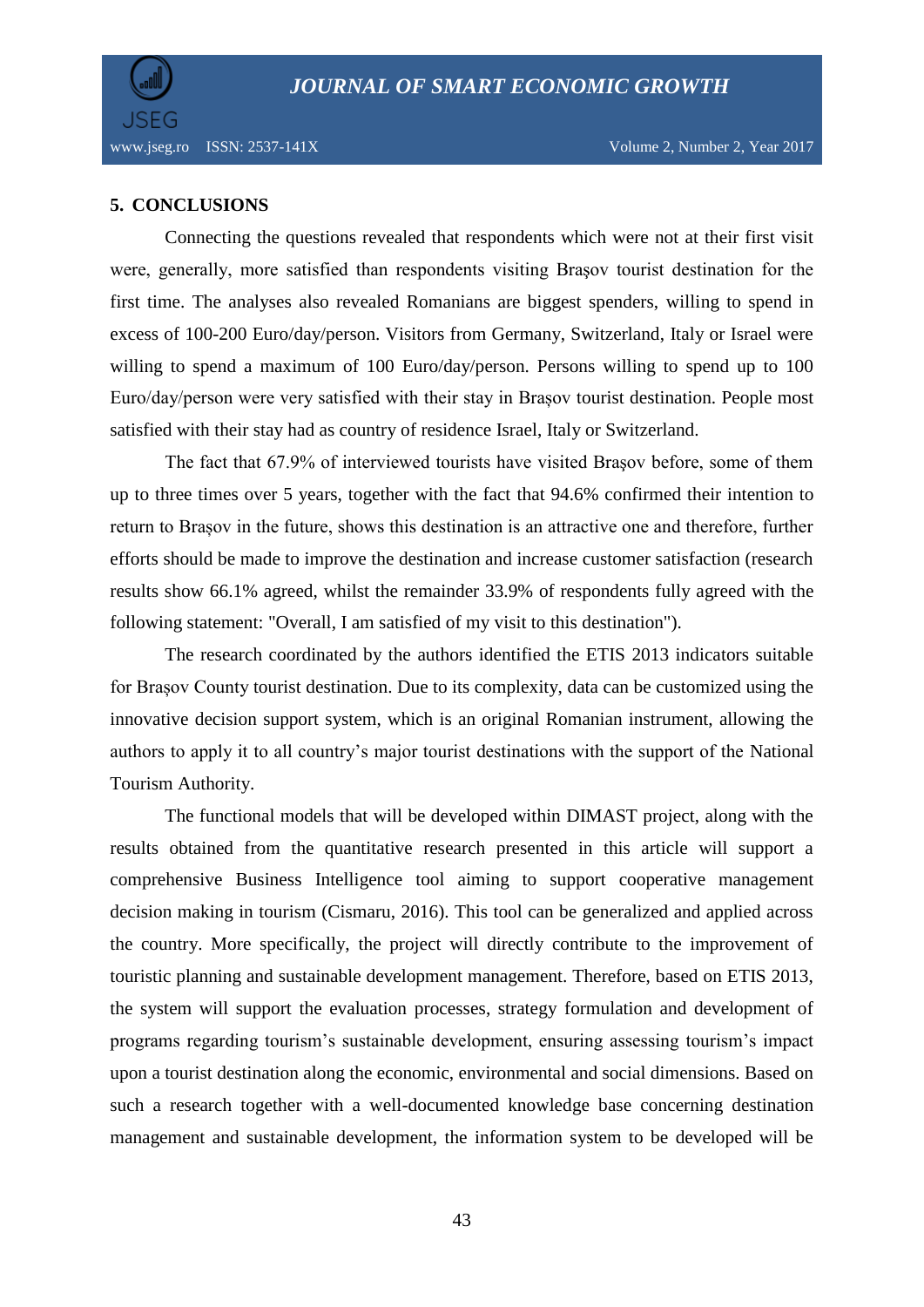



able to determine a destination's benefits concerning the management of its natural and human resources as well as its inhabitants.

**ACKNOWLEDGMENTS:** *This work was supported by the Romanian Executive Unit for Financing Higher Education, Research, Development and Innovation, the Joint Applied Research Projects PN-II-PT-PCCA-2013-4, under the contract no. 324/2014*

**CONFLICTS OF INTEREST AND PLAGIARISM:** The authors declare no conflict of interest and plagiarism.

# **REFERENCES**

- 1. Brătucu, G., et al. (2015) *Judetul Brașov – Profilul destinatiei turistice* [*Brașov County profile tourist destination]*, Transilvania University of Brașov Publishing House, Romania
- 2. Budeanu, A. (2007) Sustainable tourist behaviour a discussion of opportunities for change, *International Journal of Consumer Studies*, 31: 499–508. doi: 10.1111/j.1470- 6431.2007.00606.x.
- 3. Buffa, F. (2015) Young Tourists and Sustainability. Profiles, Attitudes, and Implications for Destination Strategies, *Sustainability*, 7: 14042-14062. doi: 10.3390/su71014042.
- 4. Cismaru, L. (2015) European Tools for Managing and Monitoring the Sustainable Development of Tourist Destination, *Review of General Management*, 21(1): 101-112. Retrieved from: [http://www.managementgeneral.ro/pdf/1\\_2015\\_8.pdf](http://www.managementgeneral.ro/pdf/1_2015_8.pdf) (accessed on 20.06.2016).
- 5. Comisia Europeana [European Commission] (2013) *Îndrumar privind sistemul european de indicatori de turism pentru destinații durabile [ETIS toolkit for sustainable destination management]*, Luxemburg. doi:10.2769/46351
- 6. Comisia europeana [European Commission] (2016) *Politica regională – Turism [Regional Policy – Tourism]*. Retrieved march 9, 2016 from [http://ec.europa.eu/regional\\_policy/ro/policy/themes/tourism/](http://ec.europa.eu/regional_policy/ro/policy/themes/tourism/)
- 7. Constantin, C., Tecău A (2013) Introducere in cercetarea de marketing, ed. Universitara, București
- 8. [Cottrell,](http://www.tandfonline.com/author/Cottrell%2C+Stuart) S., [van der Duim,](http://www.tandfonline.com/author/van+der+Duim%2C+Ren%C3%A9) R., [Ankersmid,](http://www.tandfonline.com/author/Ankersmid%2C+Patricia) P. & [Kelder,](http://www.tandfonline.com/author/Kelder%2C+Liesbeth) L. (2004) Measuring the Sustainability of Tourism in Manuel Antonio and Texel: A Tourist Perspective, *Journal of Sustainable Tourism*, [12](http://www.tandfonline.com/loi/rsus20?open=12#vol_12) (5): 409-431. doi: 10.1080/09669580408667247.
- 9. Direcția Județeană de Statistică [Department of Statistics]. *Comunicat de presă [Press release],* 2016. Retreived December 8, 2016, from: [http://www.brasov.insse.ro/phpfiles/09\\_Turism%202016.pdf](http://www.brasov.insse.ro/phpfiles/09_Turism%202016.pdf)
- 10. European Comission (2016) *Growth Internal market, Industry, Entrepreunership and SME's – European Tourism Forum*, Retreived March 5, 2016, from: [http://ec.europa.eu/growth/sectors/tourism/conferences-events/forum/index\\_en.htm](http://ec.europa.eu/growth/sectors/tourism/conferences-events/forum/index_en.htm)